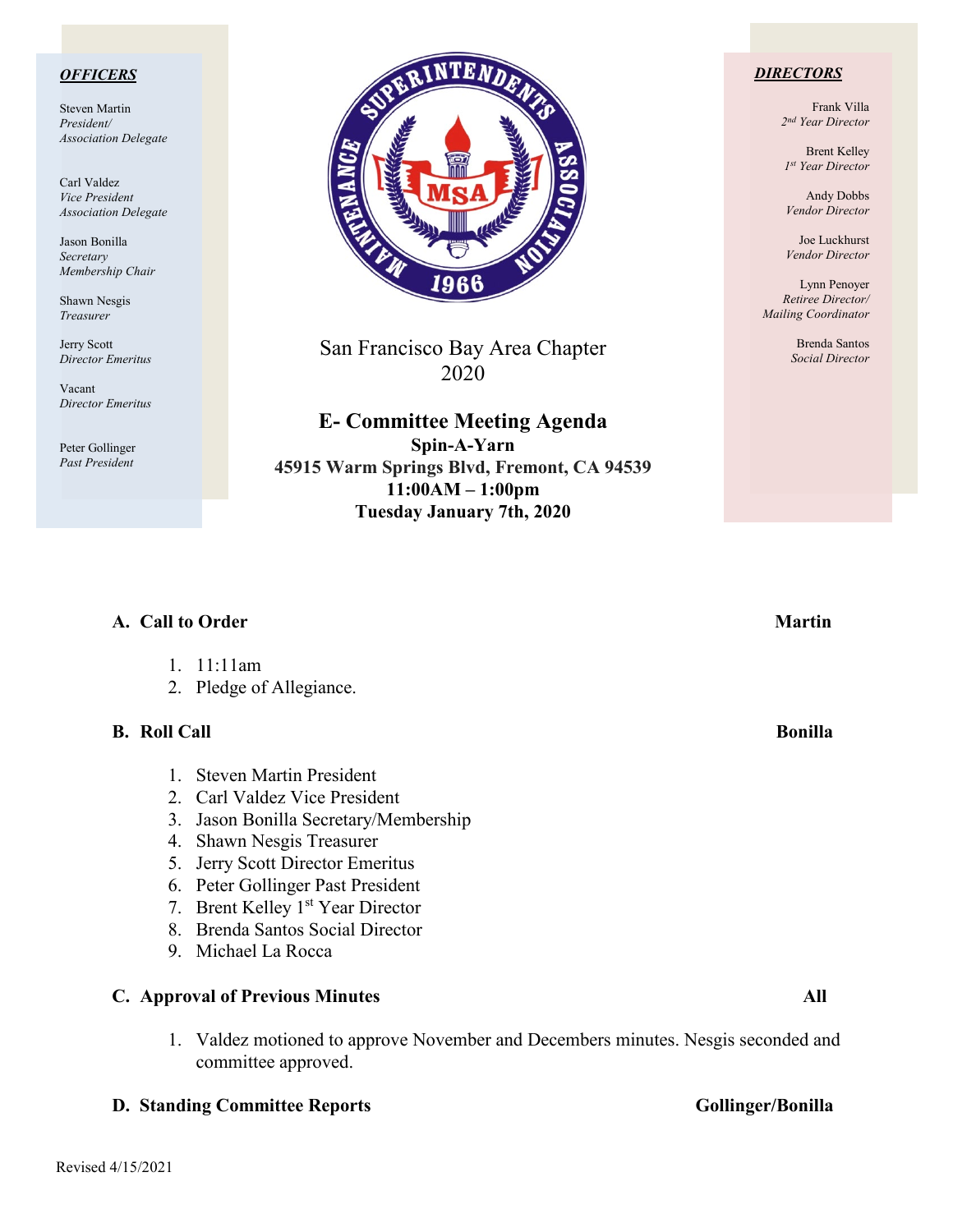# 1. Membership

## *Members*

*Life Members: 66 Regular Members: 71 Vendor Members: 22 Total Members: 159(Current) 214(Total)*

2. On December 31st Regonline closed with 214 total members and 159 current with paid dues. We are working to get Cvent fully operational but will take payment through Square until then.

# **E. Vendors Report Luckhurst/ Dobbs**

*1. No Report*

## **F.** Association Report Martin/Valdez

1. A week from Thursday is the Foundation meeting in San Diego at 9:30am with the conference exchange at 10:30am followed by the board meeting at 1:00pm. It will wrap up with a dinner at 6:30pm.

2. Martin declined being an officer of the delegate board because of his increased role of being a first year president.

# **G. Foundation Report Valdez**

1. Our \$130,000 has been invested and has made \$6,320 in interest over the last two quarters.

 2. Valdez addressed the concerns La Rocca brought up about the language in the scholarship information. The Foundation did not see any issues with the current language.

3. Future focus is going to be on cooperative investment donations and fundraising.

# **H. Scholarships Valdez**

 1. Valdez has been appointed as the new Scholarship Chair. Along with Valdez, Martin, Luckhurst, Gollinger and Bonilla will make up the committee.

2. Martin will be setting up a within the next week for the new committee to meet.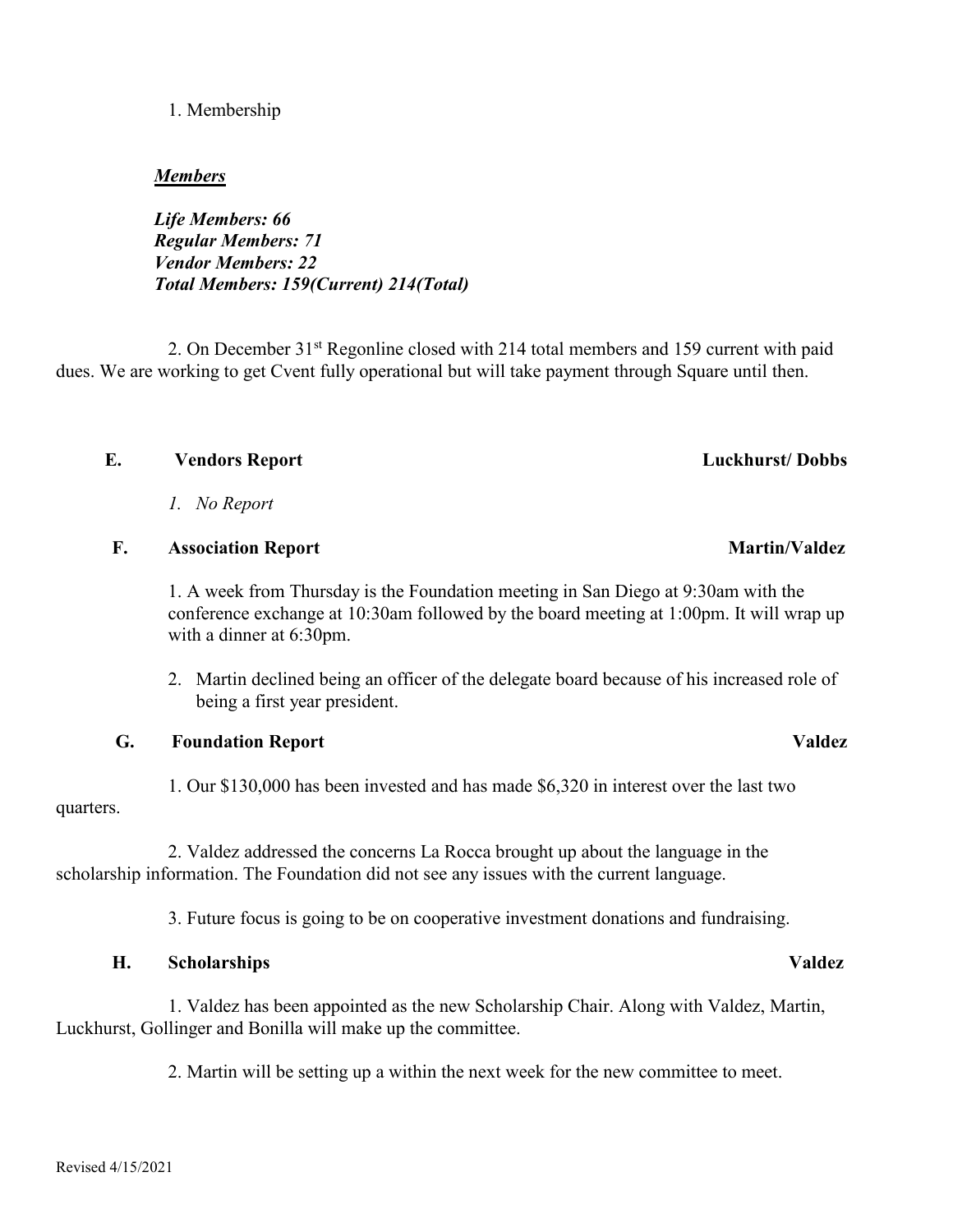### Revised 4/15/2021

### **I.** Golf Tournament Committee Report Dobbs/Martin

1. The date of the event will be July  $10^{th}$ .

2. The contract needs to be in place by 2/1.

3. Joseph is still looking for additional help from our chapter.

 4. Martin will reach out to Luckhurst and Dobbs to see if they will be the committee. He will also be seeking additional volunteers.

5. The MSA will be given our own hole.

# **J. Social Committee Santos**

1. No plans yet but would like to do something in the spring. Valdez suggested go cart racing and escape room as possible activities.

# **K. Treasurer's report Nesgis**

| <b>TOTAL</b>          | \$28,464.08 |
|-----------------------|-------------|
| Savings               | \$18,472,79 |
| <b>Basic Checking</b> | \$9,991.29  |
| Account totals:       |             |

1. Bonilla motioned to approve the financial report, Gollinger seconded and the committee approved.

2. Jorge Freedombach and wife Pat donated \$200 to the scholarship program.

# L. Technology/ CVent Report **Martin/Gollinger**

1. Martin will add a Venmo account once he gets added to the Chase account.

2. Regonline is now offline as of the  $31<sup>st</sup>$  of December 2019. Information will still be available until February.

3. Cvent is going to transfer our data for free. Cvents rates will be \$3.95 per registration and 4.5% merchant fee.

4. We will have one user account for Cvent which Gollinger created and has the login information. If you want or need access contact Gollinger for login credentials.